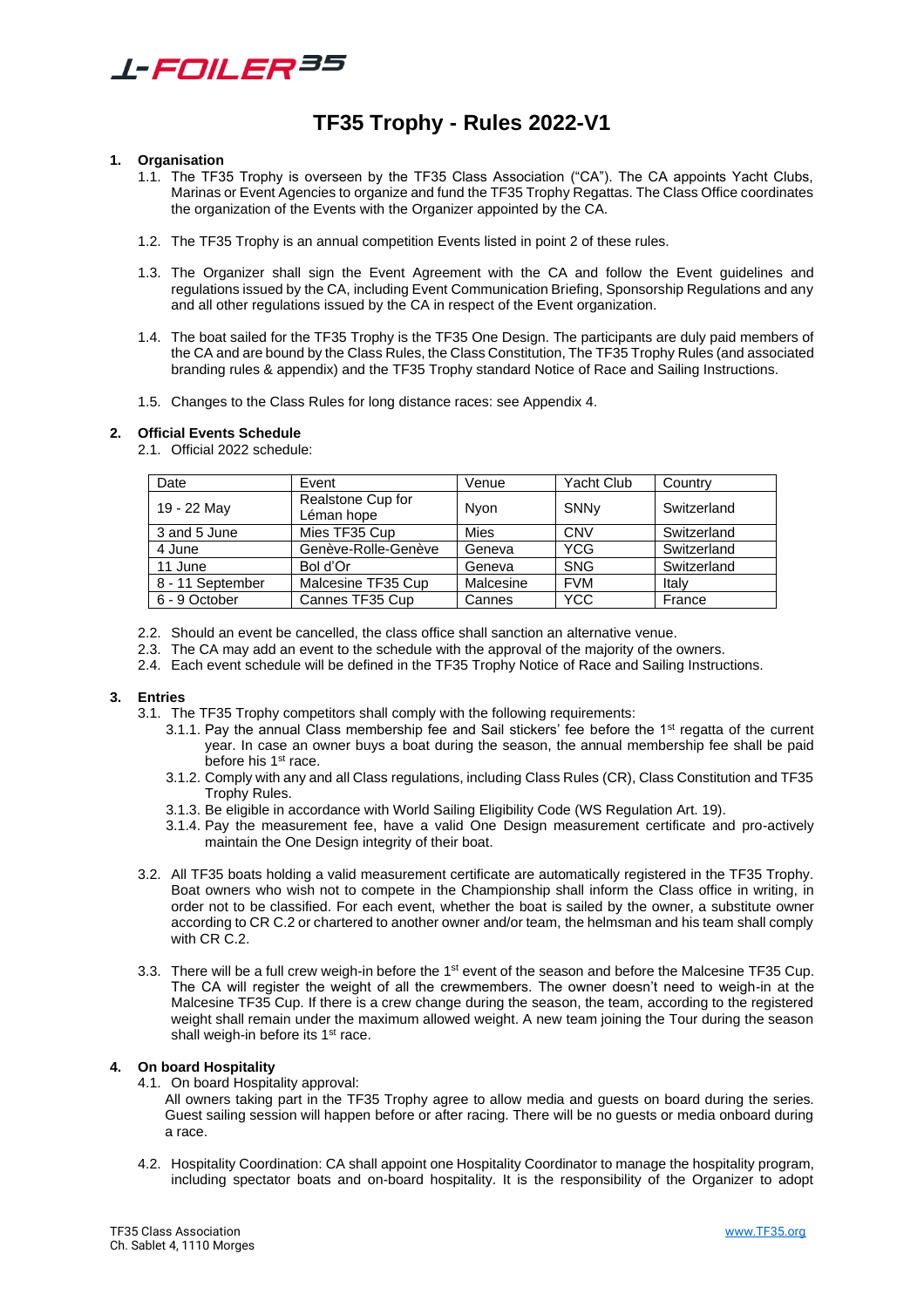# *L-FOILER35*

appropriate safety facilities in order to transfer guests on and off the boats and to ensure that their sailing experience is safe.

#### **5. Scoring system**

- 5.1. Event classification:
	- 5.1.1. For each Event, the Organizer shall issue a Fleet Racing ranking. In the TF35 scoring system, the points are attributed to a Team. A Team is composed by an owner who will organize his crew. A .<br>Team can sail on different boats.
	- 5.1.2. Fleet Racing series: standard World Sailing "low point system" RRS A4 shall apply. In case of a tie, RRS A8 shall apply.
	- 5.1.3. Two races are required to be completed to constitute a series. This rule does not apply for the 2 long distance races.
	- 5.1.4. When 4 or more races have been completed, a boat's series score will be the total of her race scores excluding her worst score.

#### 5.2. TF35 Trophy Annual ranking

- 5.2.1. After each regatta, each Team will receive the number of points corresponding to their TF35 ranking in the regatta.
- 5.2.2. The scores of the 2 long-distances will be added to become a single long-distance race in the annual raking. The result of the Bol d'Or will break the ties.
- 5.2.3. The final ranking will be a sum of all the points collected during the events of the TF35 Trophy, with one discard.
- 5.2.4. A team who is not taking part in an event shall be ranked DNS.
- 5.2.5. The Class Office will issue the official TF35 Trophy Annual ranking after each regatta, by addition of the points gained by each team according to 5.2.1.
- 5.2.6. The result of the last event will break the ties.
- 5.2.7. After the last Official Event, the Class office will issue a final TF35 Trophy annual ranking. The team with the lowest score will be the winner of the TF35 Trophy.

#### **6. Award**

6.1. The final price giving will take place during the last Event of the season.

#### **7. Sails and sail limits**

- 7.1. During TF35 Trophy regattas, a full sail inventory (CR C.11.2.a) shall be used. One jib may be carried on the team support boat. A team can choose his sails for each racing day.
- 7.2. Appendix 3 describes the sail stickers rules.

#### **8. Safety**

- 8.1. Wind limit: No starting procedure shall be initiated if the wind is stronger than 24 knots for a constant period of two minutes. This rule shall not be protestable by competitors.
- 8.2. Life jackets: All competitors shall carry life jackets when on the water.
- 8.3. The competitors shall carry on board the safety equipment listed in Class Rules C.4 and C.5 and maintain it in good order. The Class and the Organizer may check this material at any time before, during or after the races.
- 8.4. The competitors shall carry on board 2 handheld marine VHF. This VHF shall be fully operational anytime during the racing days.
- 8.5. TF35 teams are required to have their own support boat capable of providing assistance and righting in the event of a capsize. Support boats shall carry a crew of two and be clearly identified with a team flag.

#### **9. Branding**

- 9.1. Team, Class and Organizer signage: The branding on boats shall be placed in accordance with Appendix 1. It is the responsibility of the Owner to ensure that his material is branded according the Class regulations, as per Appendix 2. The CA Executive Committee may change the branding displayed in the Appendix 1, upon confirmation of Class Sponsorship and provided that a majority of owners vote to allow the change.
- 9.2. Any breech of rule 9 may be reported to the Jury, who will consult the CA and shall advise the boat to apply the rule or penalize her. A second breech of the rule may lead to the exclusion of the boat from the Event. Additional breeches of the rule may lead to the exclusion of the boat from the TF35 Trophy.
- 9.3. The class sponsor branding, according to Appendix 1, including stickers, flags, boom cover, will be provided by CA. The competitors shall be responsible to keep them clean and tidy, as per Appendix 2.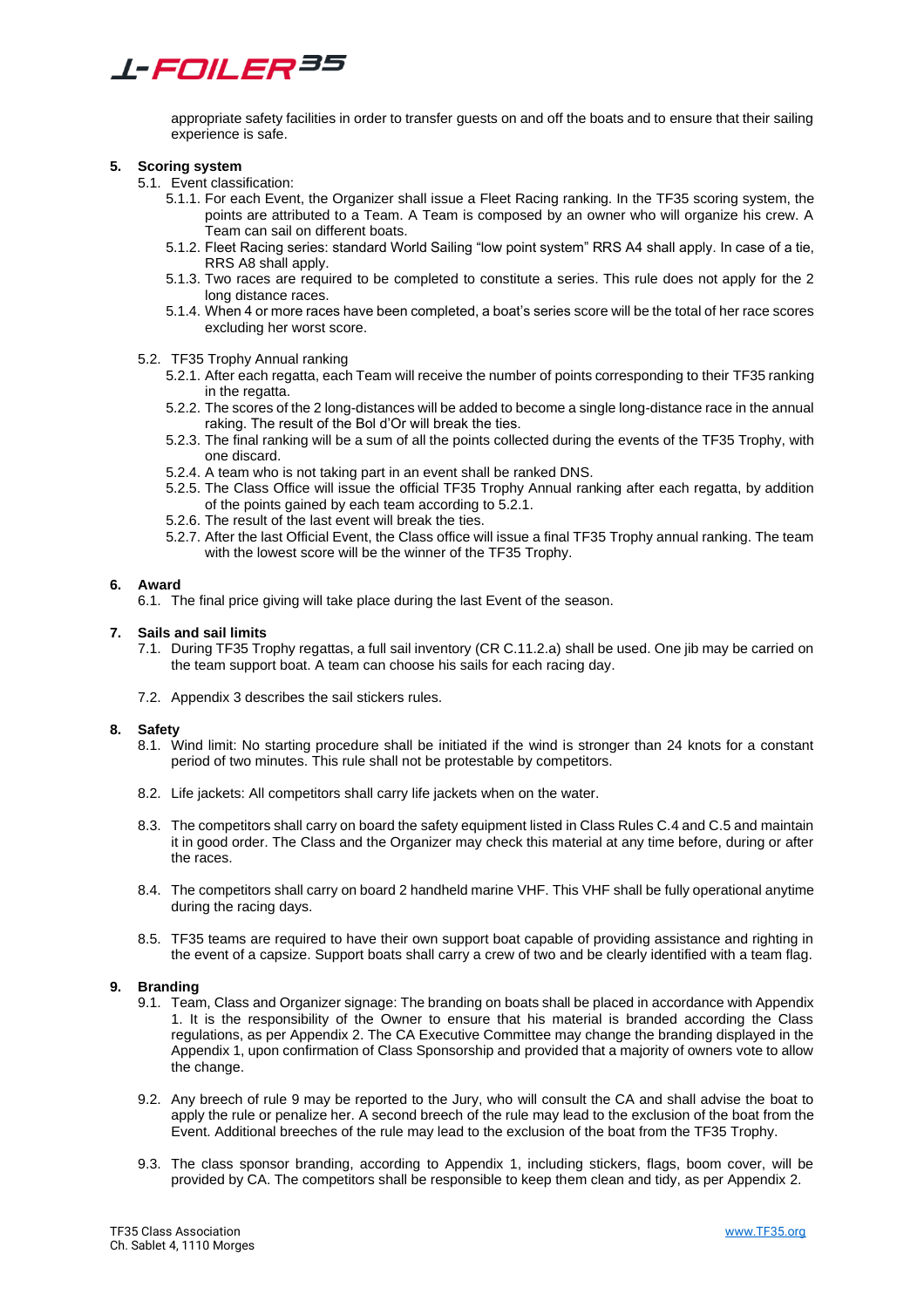

#### **10. Communication**

- 10.1.Each Team shall participate in the communication and promotional events, as requested by the Organizer including all official dinners & prize-giving ceremonies. At least one member of each team shall attend the press conferences, briefings and Event public conferences when requested by the Organizer.
- 10.2. During the TF35 Trophy, boats may be requested to carry a GPS tracker or a camera provided by the Organizer. The GPS tracker or cameras enable the transfer of necessary performance information for media and spectator viewing ashore. Teams are responsible for any material provided by the Organizer or the CA.
- 10.3. Only 1 team drone per day is allowed on the water. A team willing to use a drone in the racecourse area shall ask the CA the permit to do so. The team allowed to fly a drone shall make all its footage available to the CA. Drone pilots shall have the necessary licence, authorizations and insurance.

#### **11. Rules modification**

11.1. The TF35 Trophy Rules shall not be modified between the first regatta and the final price giving ceremony unless by unanimous vote by the Executive Committee. This rule doesn't apply for: rule 2 and 9.

#### **12. Jury and Sailing Instructions**

- 12.1. Umpiring and Sailing Instructions: The Jury shall be composed according to RRS and the Event Agreement between the Class and the Organiser. Standard TF35 Trophy Sailing instructions shall be used for the Fleet Racing series. The SI specifies that direct umpiring may apply.
- 12.2. TF35 Trophy Rules argument: Issues regarding the TF35 Trophy Rules shall be sent in writing to the Class Office. The Executive Committee of the Class will study the request and provide the competitors with an official answer.
- 12.3.By taking part in the TF35 Trophy, an owner commits himself to use no other rights of appeal, other than those described in the World Sailing RRS and the TF35 Trophy Rules.

#### **13. Logistic and assistance**

- 13.1. Team container bigger than standard 40HC box high cube are not allowed. Teams are not allowed to transport more than 2 40HC containers.
- 13.2. The teams shall use the logistic solution provided by the CA to move their cargo between the different venues of the TF35 Trophy.
- 13.3.Single used plastic bottles are not allowed
- 13.4.All chase boats shall be clearly identified with a team flag.
- 13.5. Diving to clean the hull between races during a sailing day is forbidden.

#### **14. Insurance and disclaimer of liability**

- 14.1. For all Events, the boat is required to hold adequate third-party insurance (minimum requested cover is 10 million CHF), and it is the owner or owner's representative's sole and inescapable responsibility to ensure that the insurance is in place and is adequate.
- 14.2. It is the owner's responsibility to provide insurance for his crew and his boat, including all land and sea transportation.
- 14.3. Competitors participate in the Events and in the TF35 Trophy entirely at their own risk. See RRS Rule 4, Decision to Race. The Organizing Authority, race officials, umpires and the CA will not accept any liability for material damage or personal injury, or death sustained in conjunction with or prior to, during, or after the Events and the TF35 Trophy.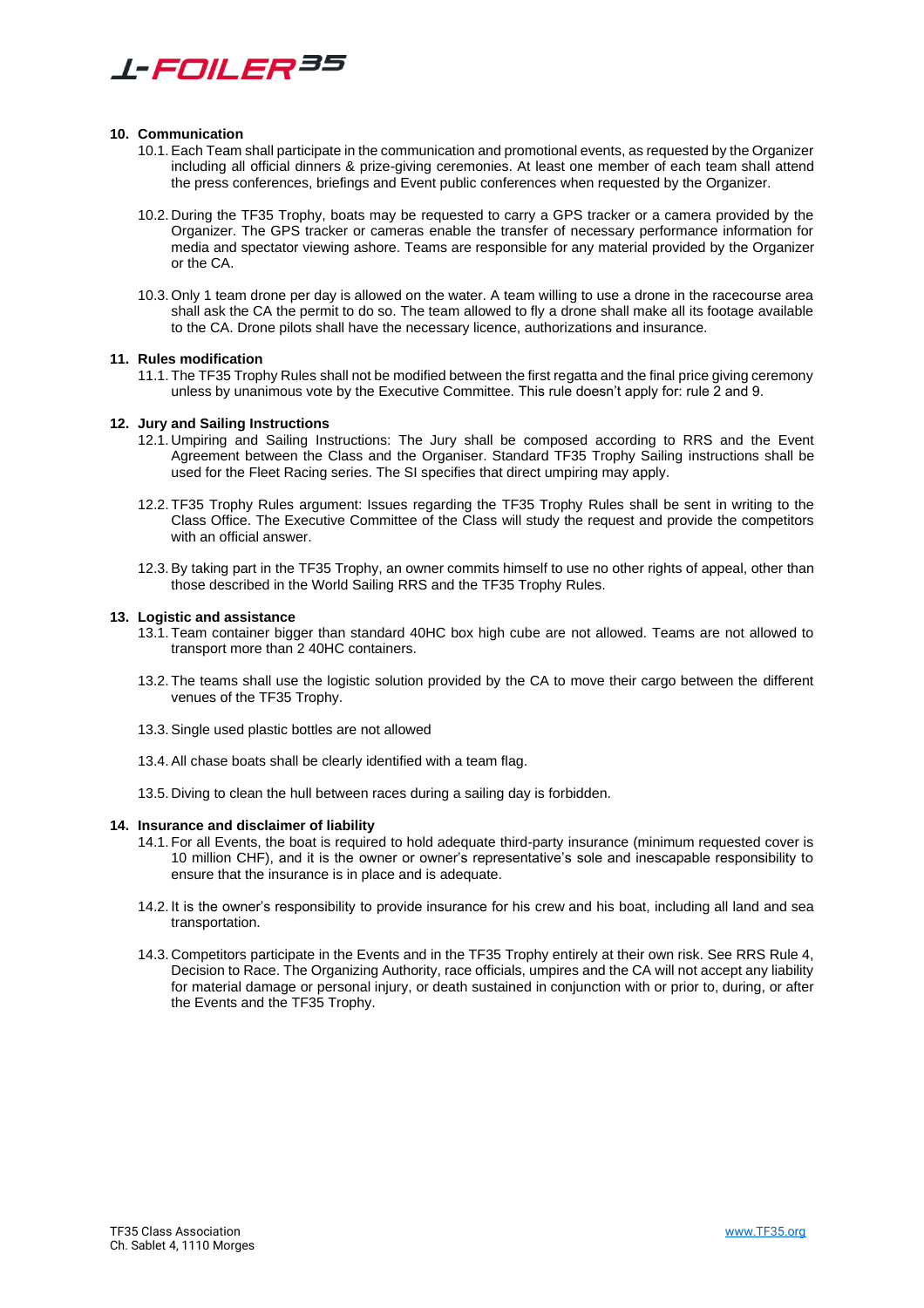

**Appendix 1: Boat branding**

**Signage dimension and position**



#### **Venue and Class Sponsors (red)**

- Bow: 200 cm from the front of the hulls on all sides.
- Mainsail: 250 x 250 cm square, positioned above the reef line to the leech.
- Mast, full length
- Flags on the jib halyard while ashore

# **Team Sponsors**

- Free, except for the space reserved for the venue and class partners, see above
- No restrictions on crew branding.